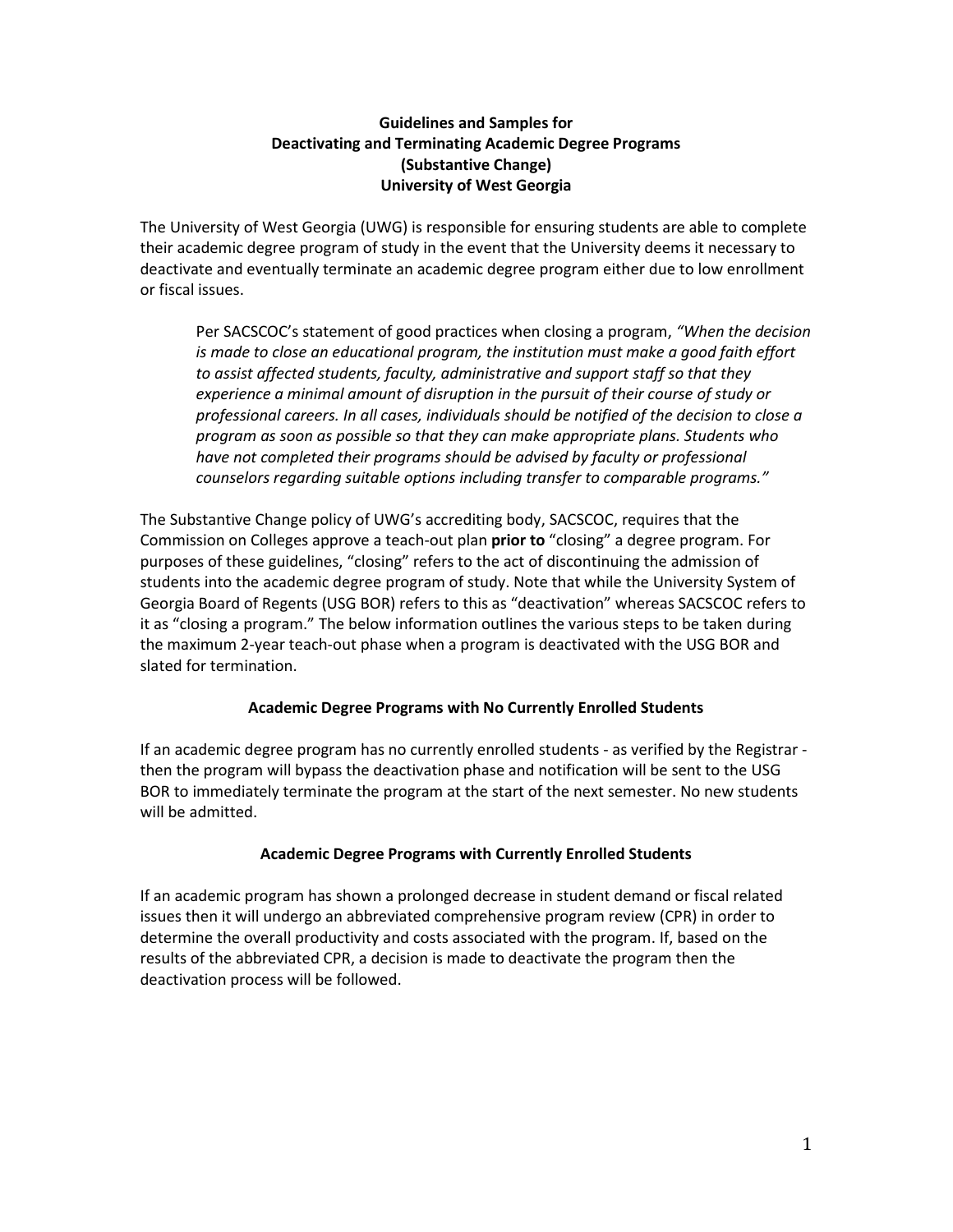## **Undergraduate Academic Degree Programs**

## Prospective Students

Immediately suspend admission of new students when a program has been identified for deactivation and eventual termination.

# Currently Enrolled Students with:

*Less than 60 credit hours or not yet admitted to the major:*

- Suspend major declaration and require students to select a different major
- Advise students regarding suitable options for transfer to comparable programs
- Suspend all change of major requests for any program that is selected for deactivation and eventual termination.

# *60 or more credit hours and admitted to the major:*

- High priority should be placed on enabling students to complete the degree program
- Programs will provide each student with a prescribed plan for course work during the 2 year teach-out period
- Students who do not complete and/or follow the prescribed teach-out plan will be advised into a different major
- Course offerings will continue for up to a maximum of two years (teach-out period)
- If a course is not offered, the student will be given the option to substitute an equivalent course, take the course as an independent study, or take the course at another accredited institution as a transient student and transfer the credit back to UWG following the process prescribed in the Undergraduate Catalog

## Stop-outs or Readmitted Students:

Students who have stopped taking classes or are seeking readmission into a program that has been designated for deactivation and eventual termination will be evaluated on a case-by-case basis to determine their ability to complete the program within the 2-year teach-out period.

## **Graduate Academic Degree Programs with Enrolled Students**

Prospective Students:

- Immediately suspend admission of all new students
- Students who have already been offered admission but have not yet enrolled should be notified that they must complete their program of study within the 2-year teach-out period.

# Currently Enrolled Students:

- High priority should be placed on enabling students to complete the degree program
- Programs will provide each student with a prescribed plan for course work during the 2 year teach-out period
- Course offerings will continue for a maximum of two years (teach-out period)
- If a course is not offered, the student will be given the option to substitute an equivalent course, take the course as an independent study, or take the course at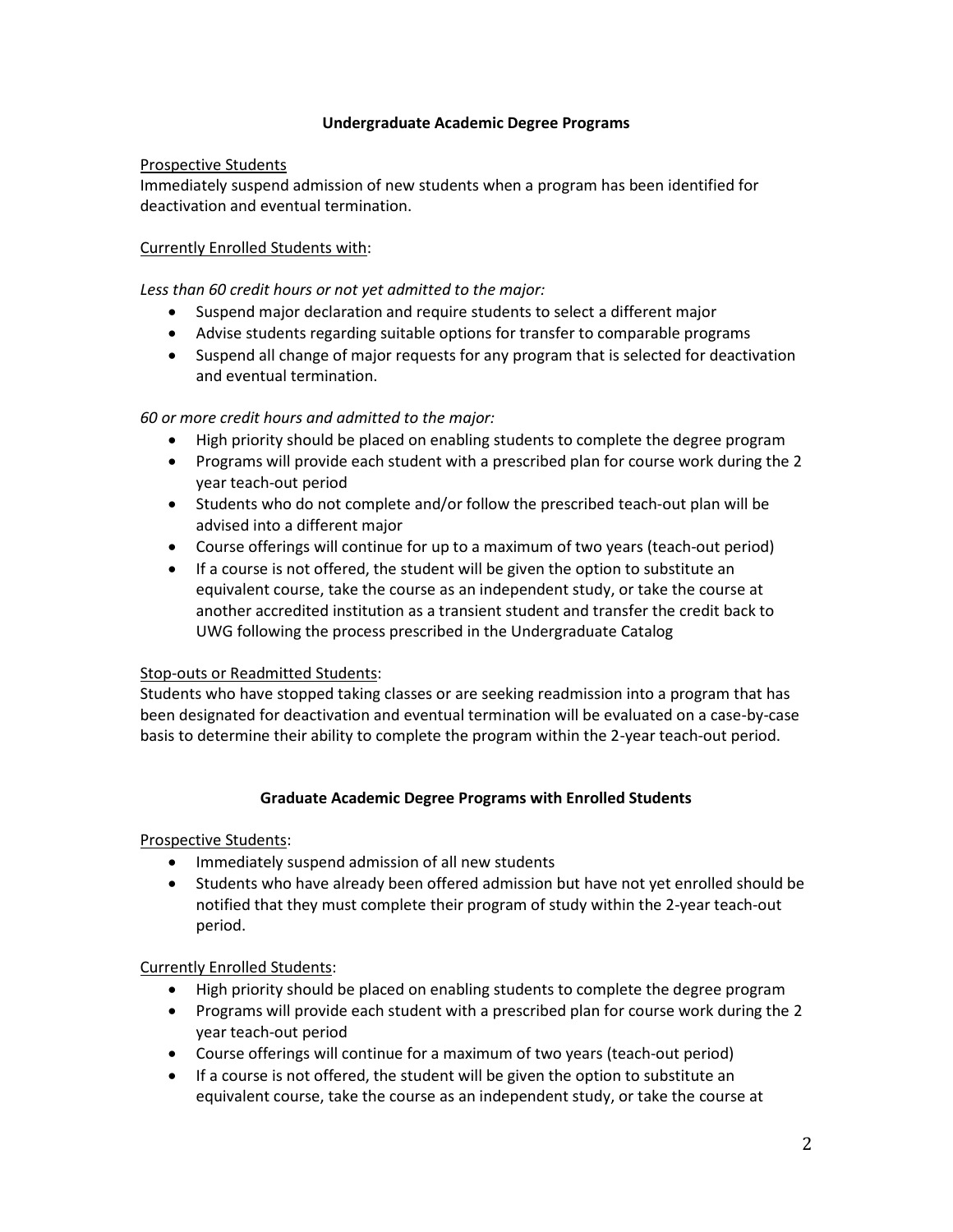another accredited institution as a transient student and transfer the credit back to UWG following the process prescribed in the Graduate Catalog

## Stop-outs or Readmitted Students:

Students who have stopped taking classes or are seeking readmission into a program that has been designated for deactivation and eventual termination will be evaluated on a case-by-case basis to determine their ability to complete the program within the 2-year teach-out period.

# **Timeline for Submission of Teach-Out Plan and Deactivation**

The following outlines the timeline for closing (deactivating) an academic degree program:

- 1. Decision to close academic degree program is made
- 2. Teach-out plan developed and submitted along with deactivation request in Curriculog.
- 3. Notification of decision to close and request for approval of teach-out plan (see below) submitted by IEA to SACSCOC once shared governance process is complete.
- 4. Approval received from SACSCOC. (Please note that it can take *up to six months* to receive approval of teach-out plans from SACSCOC.)
- 5. Program is deactivated for maximum 2-year period.
- 6. Program is terminated.

# Teach-Out Plans:

**SACSCOC requires all teach-out plans to be approved by the Commission prior to** deactivating an academic degree program. Teach-out plans should be submitted along with the justification for program closure through the established shared governance process. Deactivation can only occur after the University receives approval of the teach-out plan from SACSCOC. Approval of teach-out plans falls under Procedure Three of the SACSCOC Substantive Change Policy, which states:

"A teach-out plan is a written plan developed by an institution that provides for the equitable treatment of students if an institution, or an institutional location that provides fifty percent or more of at least one program, ceases to operate before all students have completed their program of study, and may include, if required by the institution's accrediting agency, a teach-out agreement between institutions. Teach-out plans must be approved by SACSCOC in advance of implementation.

To be approved, a teach-out plan must include the following information:

1. Date of closure (date when new students will no longer be admitted)

2. An explanation of how affected parties (students, faculty, staff) will be informed of the impending closure

3. An explanation of how all affected students will be helped to complete their programs of study with minimal disruption

4. An indication as to whether the teach-out plan will incur additional charges/expenses to the students and, if so, how the students will be notified

- 5. Copies of signed teach-out agreements with other institutions, if any
- 6. How faculty and staff will be redeployed or helped to find new employment
- 7. If closing an institution, arrangement for the storing of student records, disposition of final financial resources and other assets.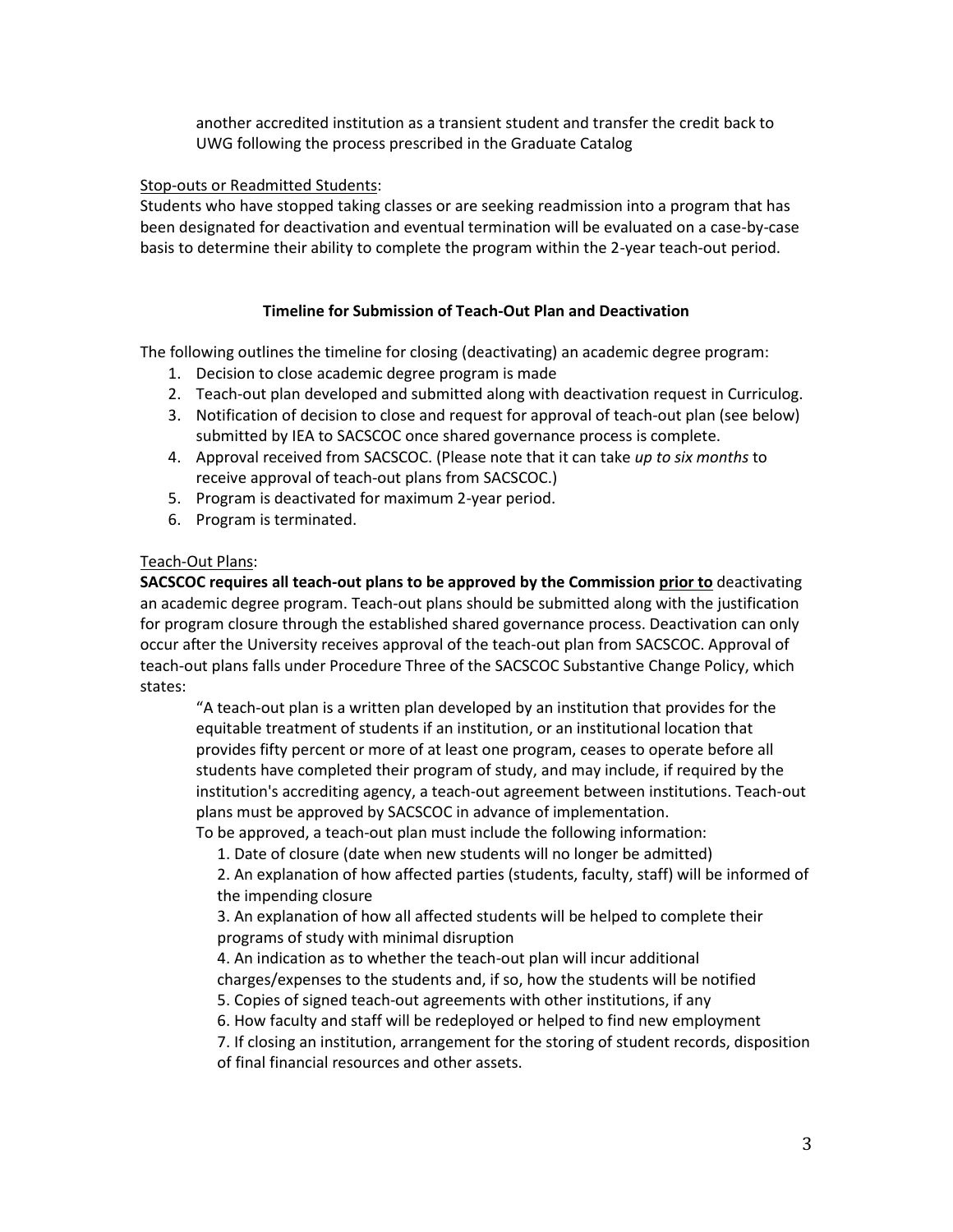Following review and approval of a teach-out plan that includes a program that is accredited by another accrediting agency, the Commission will notify that accreditor of its approval."

## **Sample Teach Out Plans**

## Sample 1 - Undergraduate Program

*Bachelor of Arts with a Major in Mathematics*. Students will no longer be admitted into the program beginning [*Term Year*]. The academic program of Bachelor of Science with a major in Mathematics will be available to incoming students who wish to major in Mathematics.

There are currently 10 students remaining in the program. Students were notified of the decision to close the program through advising sessions, email notifications, and a posting on the department website. All of the major requirements for the Bachelor of Arts program – MATH 2853, 3003, 3243, and 4983 – are also major requirements for the Bachelor of Science program and hence will be readily available to students completing the B.A. program. In particular, Math 2853 and 3003 will still be offered twice per academic year, and Math 3243 once per year. Math 4983 is a Senior Project course and is available to all majors every semester. The elective courses will continue to be offered at the same rate, as they are either required or elective courses for the B.S. program. There are no additional charges/expenses to students to complete this teach out plan.

*You must also note how faculty and staff were notified of the closure and if they will be adversely impacted by the program closure. If there is an adverse impact, you must explain how faculty and staff will be redeployed or helped to find new employment.*

# Sample 2 – Undergraduate Program

*Bachelor of Science with a Major in Economics – Secondary Education*. Students will no longer be admitted into the program beginning [*Term Year*]. The academic programs of Bachelor of Science with a major in Economics, Bachelor of Business Administration with a major in Economics and Bachelor of Arts with a major in International Economic Affairs will be available to incoming students who wish to major in Economics.

There are currently three (3) students remaining in the program. Those students have been notified of the decision to close the program through town hall style meetings, advising sessions, email notifications, and a posting on the department website. All remaining students will have ample opportunity to complete their program of study. All of the major requirements that are taught by the Economics Department for the Bachelor of Science program (ECON 3402, 3410, 3411, and 4484) are also major requirements for the Bachelor of Science in Economics program and hence will be readily available to students. In particular, each course is offered at least once per year. The elective courses will continue to be offered at the same rate, as they are either required or elective courses for the B.S. program. Courses offered by the College of Education in the program (CEPD 4101, MEDT 3401, SPED 3715, SEED 4243 & 4243L, SEED 4271 & 4271L, SEED 4286, and SEED 4289) will continue to be offered either once or twice per year.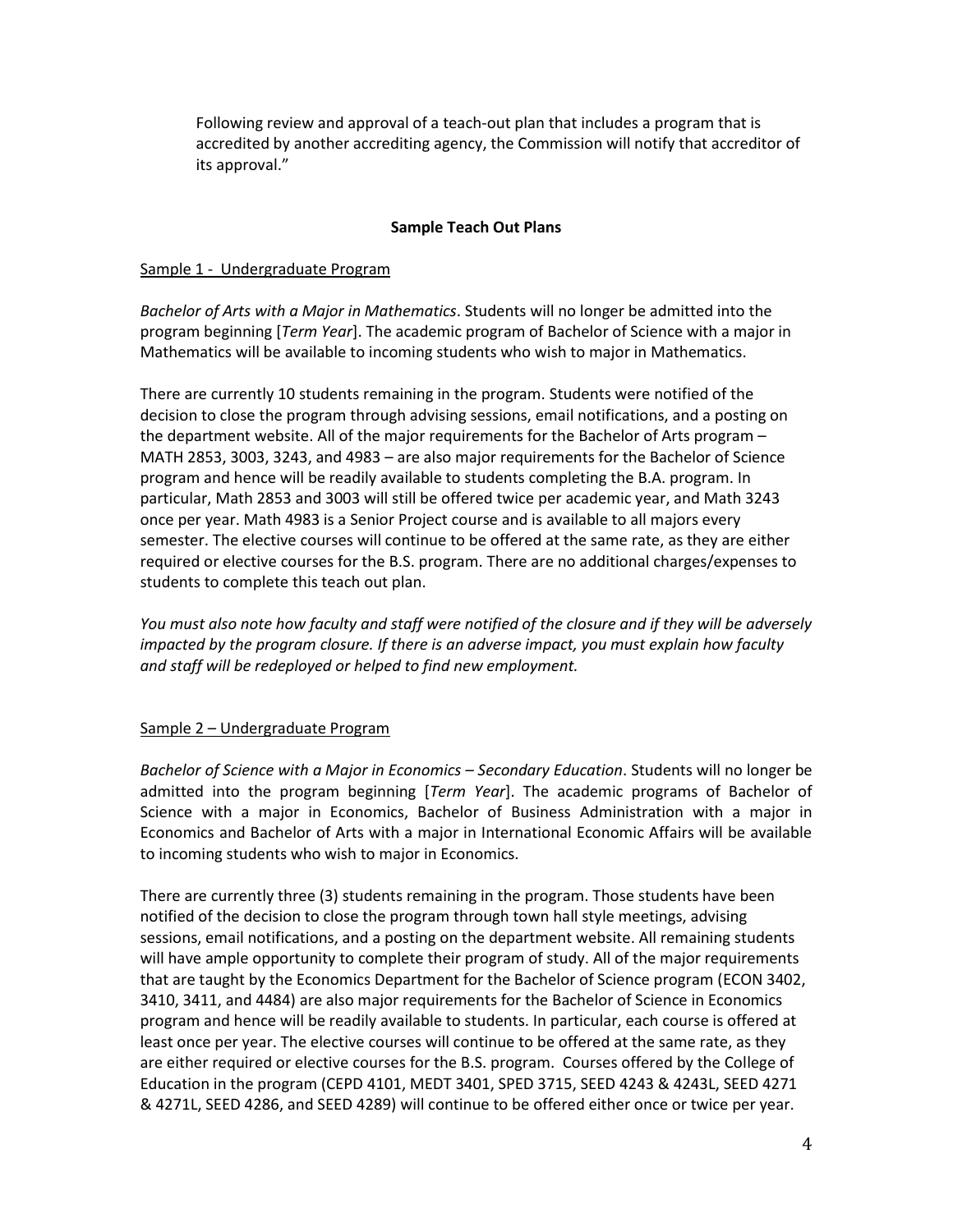There are no additional charges/expenses to students to complete this teach out plan.

*You must also note how faculty and staff were notified of the closure and if they will be adversely impacted by the program closure. If there is an adverse impact, you must explain how faculty and staff will be redeployed or helped to find new employment.*

# Sample 3 – Graduate Program

*Master of Business Education.* Students will no longer be admitted into the program beginning [*Term Year*]. The academic program of Master of Arts in Teaching (MAT) with a certification in Business Education (CIP 13120601) will be available to incoming students.

As of the decision to close, there were twelve (12) students remaining in the program. All students were notified of the decision to close and have received advisement and course substitutions as a phase-out plan to complete the degree. Students will have ample opportunity to complete their program of study as all identified course substitutions will be readily available (please see crosswalk). There are no additional charges/expenses to students to complete this teach out plan.

*You must also note how faculty and staff were notified of the closure and if they will be adversely impacted by the program closure. If there is an adverse impact, you must explain how faculty and staff will be redeployed or helped to find new employment.*

| <b>CURRENT COURSE</b>                             | <b>SUBSTITUTION COURSE</b>                                                         |
|---------------------------------------------------|------------------------------------------------------------------------------------|
| <b>AREA A</b>                                     |                                                                                    |
| ABED 6100-Strategic Business Communication        | N/A                                                                                |
| ABED 6106-Evaluation & Testing in Bus. Ed.        | MEDT 7476-Assess Lrn in Tech-Enh Instr                                             |
| ABED 6107-Instructional Strategies for Tech.      | MEDT 6401-Media and Technology<br>Or<br>MEDT 7462-Internet Tools, Resources, & Iss |
| ABED 6128-Instructional Strategies for Bus.       | MEDT 7461-Instructional Design                                                     |
| ABED 6146-Supervision and Leadership              | **GRADUATE LEVEL BUSINESS COURSE**                                                 |
| ABED 6160-Current Practices in Wrkfrce<br>Dvelpmt | **GRADUATE LEVEL BUSINESS COURSE**                                                 |
| ABED 6183-Research in Business Education          | EDRS 6301-Research in Education                                                    |